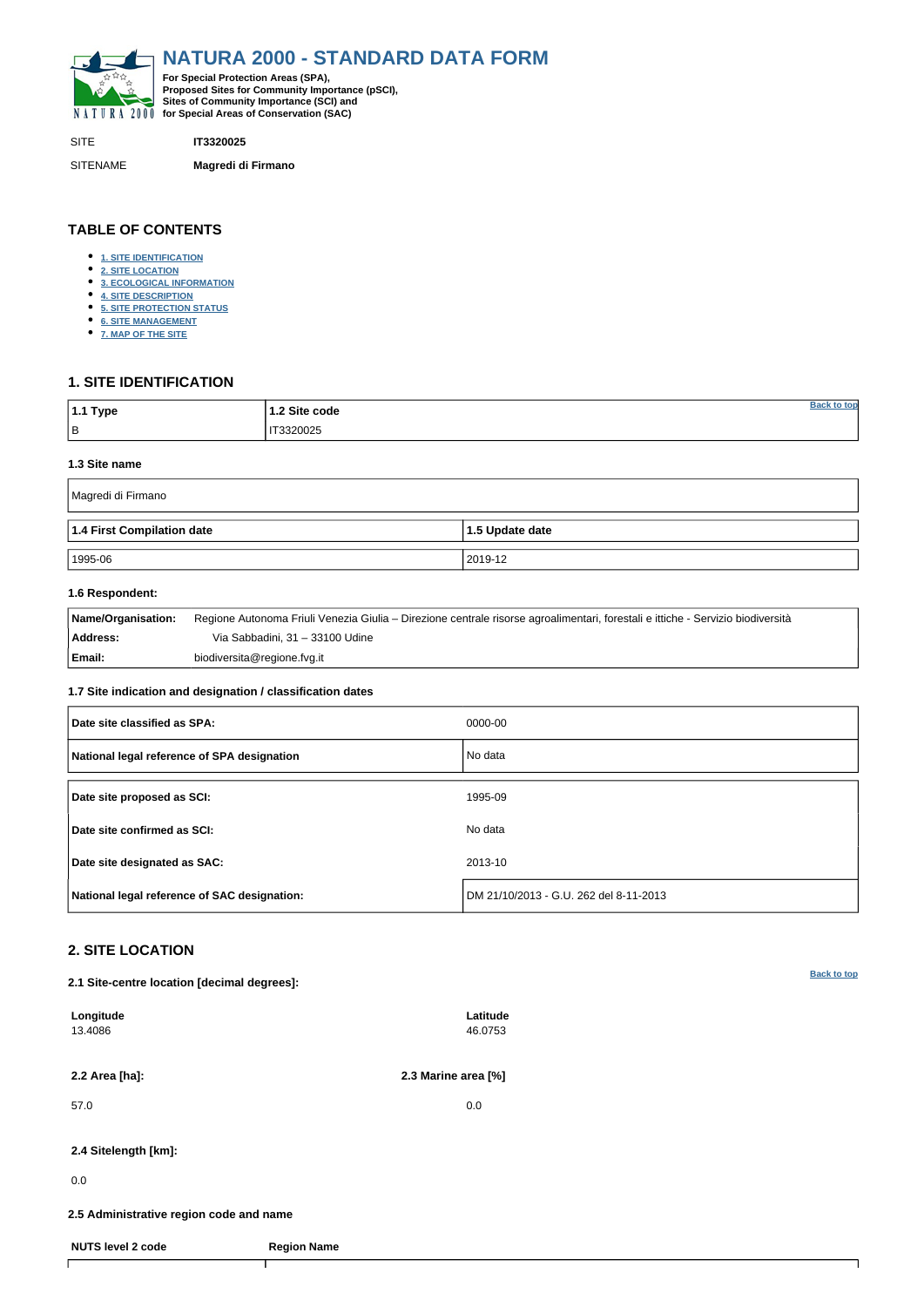**[Back to top](#page-0-0)**

### **2.6 Biogeographical Region(s)**

Continental (100.0 %)

# <span id="page-1-0"></span>**3. ECOLOGICAL INFORMATION**

**3.1 Habitat types present on the site and assessment for them**

**Annex I Habitat types Site assessment Code PF NP Cover [ha] Cave [number] Data quality A|B|C|D A|B|C Representativity Relative Surface Conservation Global** 62A0 **8** N 3.26 B B B B B B 6510 **B** B B B B B B B B 91L0 5.7 G B C A A

**PF:** for the habitat types that can have a non-priority as well as a priority form (6210, 7130, 9430) enter "X" in the column PF to indicate the priority form.

**NP:** in case that a habitat type no longer exists in the site enter: x (optional)

**Cover:** decimal values can be entered

**Caves:** for habitat types 8310, 8330 (caves) enter the number of caves if estimated surface is not available.

• Data quality: G = 'Good' (e.g. based on surveys); M = 'Moderate' (e.g. based on partial data with some extrapolation); P = 'Poor' (e.g. rough estimation)

### **3.2 Species referred to in Article 4 of Directive 2009/147/EC and listed in Annex II of Directive 92/43/EEC and site evaluation for them**

| <b>Species</b> |      |                                 |             | <b>Population in the site</b> |              |             |            |  |   | <b>Site assessment</b> |             |             |                |              |  |  |
|----------------|------|---------------------------------|-------------|-------------------------------|--------------|-------------|------------|--|---|------------------------|-------------|-------------|----------------|--------------|--|--|
| $\mathbf G$    | Code | <b>Scientific Name</b>          | $\mathbf s$ | <b>NP</b>                     | T.           | <b>Size</b> |            |  |   | Unit                   | Cat.        | D.<br>qual. | <b>A B C D</b> | A B C        |  |  |
|                |      |                                 |             |                               |              | <b>Min</b>  | <b>Max</b> |  |   |                        | Pop.        | Con.        | Iso.           | Glo.         |  |  |
| B              | A222 | <b>Asio flammeus</b>            |             |                               | ${\bf C}$    |             |            |  | V | <b>DD</b>              | D           |             |                |              |  |  |
| M              | 1308 | <b>Barbastella barbastellus</b> |             |                               | p            |             |            |  | P | DD                     | $\mathsf D$ |             |                |              |  |  |
| F              | 1137 | <b>Barbus plebejus</b>          |             |                               | р            |             |            |  | С | <b>DD</b>              | D           |             |                |              |  |  |
| Α              | 1193 | <b>Bombina variegata</b>        |             |                               | p            |             |            |  | R | <b>DD</b>              | C           | C           | $\mathsf C$    | $\mathsf C$  |  |  |
| B              | A082 | <b>Circus cyaneus</b>           |             |                               | $\mathbf{C}$ |             |            |  | R | <b>DD</b>              | $\mathsf C$ | B           | $\mathsf C$    | B            |  |  |
| B              | A084 | <b>Circus pygargus</b>          |             |                               | r            |             |            |  | R | <b>DD</b>              | $\mathsf D$ |             |                |              |  |  |
| F              | 5304 | <b>Cobitis bilineata</b>        |             |                               | p            |             |            |  | C | DD                     | $\mathsf D$ |             |                |              |  |  |
| F              | 1163 | <b>Cottus gobio</b>             |             |                               | р            |             |            |  | P | <b>DD</b>              | D           |             |                |              |  |  |
| $\sf B$        | A113 | <b>Coturnix coturnix</b>        |             |                               | r            |             |            |  | C | <b>DD</b>              | C           | B           | $\mathsf C$    | $\mathsf C$  |  |  |
| B              | A027 | Egretta alba                    |             |                               | $\mathbf{C}$ |             |            |  | R | <b>DD</b>              | D           |             |                |              |  |  |
| B              | A026 | Egretta garzetta                |             |                               | $\mathbf{C}$ |             |            |  | V | <b>DD</b>              | $\mathsf D$ |             |                |              |  |  |
| $\sf B$        | A338 | Lanius collurio                 |             |                               | r            |             |            |  | R | DD                     | $\mathsf D$ |             |                |              |  |  |
| B              | A339 | <b>Lanius minor</b>             |             |                               | r            |             |            |  | R | DD                     | D           |             |                |              |  |  |
| $\sf B$        | A383 | <b>Miliaria calandra</b>        |             |                               | p            |             |            |  | C | <b>DD</b>              | C           | B           | $\mathsf C$    | B            |  |  |
| F              | 5962 | Protochondrostoma genei         |             |                               | р            |             |            |  | P | <b>DD</b>              | C           | C           | $\mathsf C$    | $\mathsf C$  |  |  |
| A              | 1215 | Rana latastei                   |             |                               | p            |             |            |  | R | DD                     | $\mathsf C$ | C           | $\mathsf C$    | $\mathsf{C}$ |  |  |
| $\mathsf F$    | 1107 | <b>Salmo marmoratus</b>         |             |                               | p            |             |            |  | R | DD                     | $\mathsf D$ |             |                |              |  |  |
| F              | 5331 | <b>Telestes muticellus</b>      |             |                               | р            |             |            |  | C | DD                     | $\mathsf D$ |             |                |              |  |  |
| A              | 1167 | <b>Triturus carnifex</b>        |             |                               | p            |             |            |  | C | <b>DD</b>              | C           | B           | $\mathsf C$    | B            |  |  |

- **Group:** A = Amphibians, B = Birds, F = Fish, I = Invertebrates, M = Mammals, P = Plants, R = Reptiles
- **S:** in case that the data on species are sensitive and therefore have to be blocked for any public access enter: yes
- **NP:** in case that a species is no longer present in the site enter: x (optional)
- **Type:** p = permanent, r = reproducing, c = concentration, w = wintering (for plant and non-migratory species use permanent)
- Unit: i = individuals, p = pairs or other units according to the Standard list of population units and codes in accordance with Article 12 and 17 reporting (see **[reference portal](http://bd.eionet.europa.eu/activities/Natura_2000/reference_portal)**)
- Abundance categories (Cat.): C = common, R = rare, V = very rare, P = present to fill if data are deficient (DD) or in addition to population size information
- Data quality: G = 'Good' (e.g. based on surveys); M = 'Moderate' (e.g. based on partial data with some extrapolation); P = 'Poor' (e.g. rough estimation); VP = 'Very poor' (use this category only, if not even a rough estimation of the population size can be made, in this case the fields for population size can remain empty, but the field "Abundance categories" has to be filled in)

### **3.3 Other important species of flora and fauna (optional)**

| <b>Species</b> |             |                        |          |           | Population in the site |            |             |                | <b>Motivation</b>              |  |                         |   |   |   |
|----------------|-------------|------------------------|----------|-----------|------------------------|------------|-------------|----------------|--------------------------------|--|-------------------------|---|---|---|
| Group          | <b>CODE</b> | <b>Scientific Name</b> | <b>S</b> | <b>NP</b> | <b>Size</b>            |            | <b>Unit</b> | Cat.           | <b>Species</b><br><b>Annex</b> |  | <b>Other categories</b> |   |   |   |
|                |             |                        |          |           | Min                    | <b>Max</b> |             | <b>C R V P</b> | IV                             |  | A                       | B | С | D |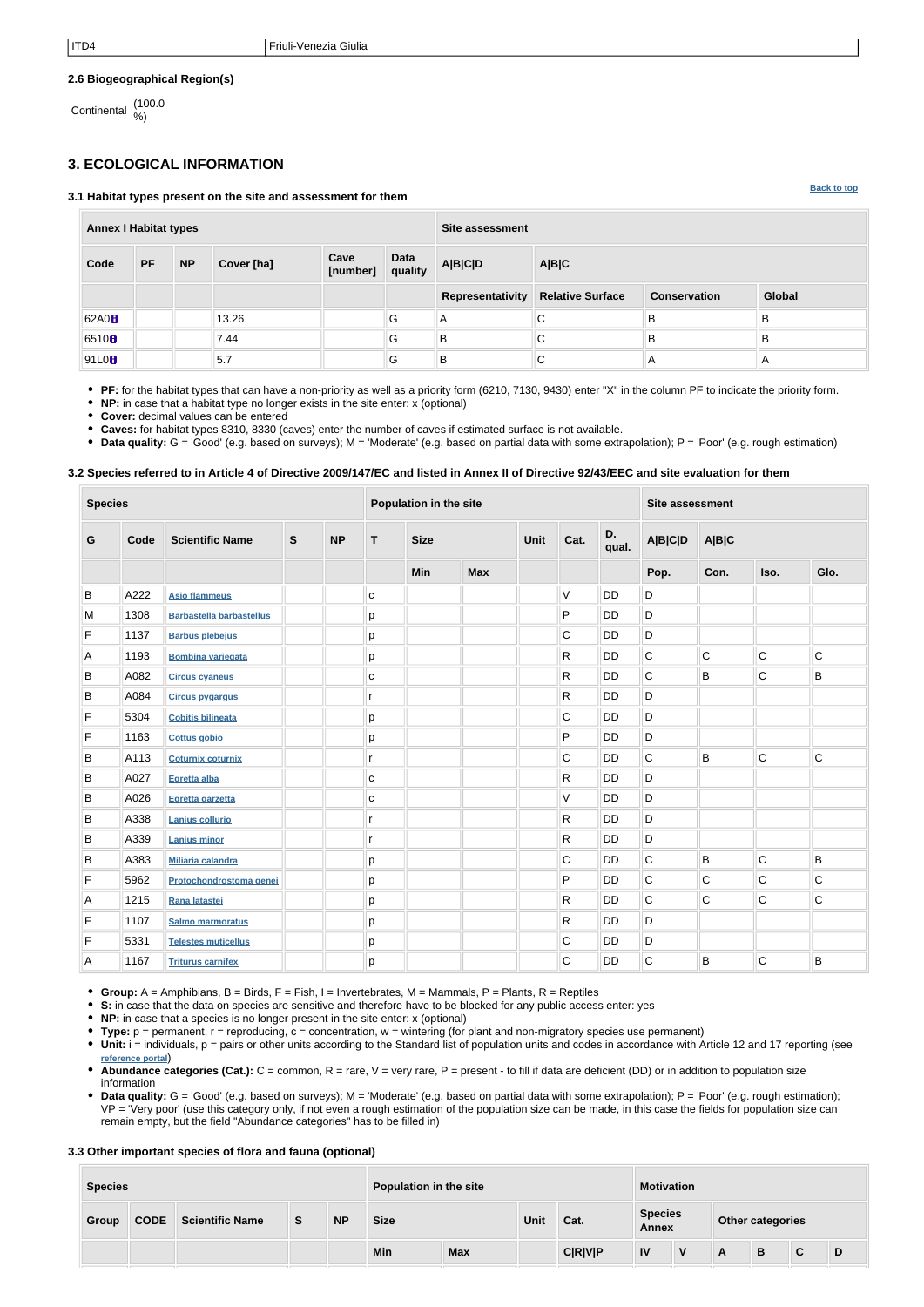| Positive Impacts |                                                           |                   |         |
|------------------|-----------------------------------------------------------|-------------------|---------|
|                  | Activities,                                               | <b>IPollution</b> | linside |
| IRank            | management [code]   (optional) [code]   / outside [i o b] |                   |         |

| Negative Impacts |                                 |                                |                           |
|------------------|---------------------------------|--------------------------------|---------------------------|
| Rank             | Threats and<br>pressures [code] | Pollution<br>(optional) [code] | inside/outside<br>[i o b] |
|                  | F03.01                          |                                |                           |
|                  | A01                             |                                |                           |
|                  | A08                             |                                | ю                         |
|                  | A07                             |                                | Ю                         |
| lМ               | E01                             |                                | ΙO                        |

**[Back to top](#page-0-0)**

Rank:  $H = high$ ,  $M = medium$ ,  $L = low$ 

Pollution:  $N = N$ itrogen input, P = Phosphor/Phosphate input, A = Acid input/acidification,

| ${\sf P}$    |      | <b>Anacamptis pyramidalis</b> |  |  | $\mathsf C$  |                         |                         |                | X | $\mathsf{\overline{x}}$ |
|--------------|------|-------------------------------|--|--|--------------|-------------------------|-------------------------|----------------|---|-------------------------|
| $\mathsf{R}$ | 1281 | Elaphe longissima             |  |  | C            | $\mathsf{\chi}$         |                         |                | Χ | $\mathsf{\overline{X}}$ |
| M            | 1363 | <b>Felis silvestris</b>       |  |  | R            | X                       |                         | $\mathsf X$    | Χ | $\mathsf{\overline{X}}$ |
| $\sf P$      |      | Gymnadenia conopsea           |  |  | $\mathsf C$  |                         |                         |                | X | $\mathsf X$             |
| ${\sf R}$    | 5670 | <b>Hierophis viridiflavus</b> |  |  | $\mathsf C$  | $\mathsf{X}$            |                         |                | X | $\mathsf{\overline{X}}$ |
| A            | 5358 | <b>Hyla intermedia</b>        |  |  | $\mathsf C$  |                         |                         |                | X | $\mathsf X$             |
| ${\sf R}$    | 1263 | <b>Lacerta viridis</b>        |  |  | $\mathsf C$  | Χ                       |                         |                | X | $\mathsf{\overline{X}}$ |
| $\sf P$      |      | Listera ovata                 |  |  | $\mathsf C$  |                         |                         |                | Χ | $\mathsf{\overline{X}}$ |
| M            | 2631 | <b>Meles meles</b>            |  |  | $\mathsf C$  |                         |                         |                | X | $\mathsf X$             |
| M            | 1358 | <b>Mustela putorius</b>       |  |  | $\mathsf{R}$ |                         | X.                      | $\mathsf{X}$   | Χ | $\mathsf{X}$            |
| $\mathsf{R}$ | 1292 | <b>Natrix tessellata</b>      |  |  | $\mathsf C$  | $\mathsf{\overline{X}}$ |                         |                | Χ | $\mathsf{\overline{X}}$ |
| ${\sf P}$    |      | Ophrys apifera                |  |  | R            |                         |                         |                | Χ | $\mathsf X$             |
| P            |      | <b>Ophrys sphegodes</b>       |  |  | R            |                         |                         |                | X | $\mathsf{\overline{X}}$ |
| $\mathsf{P}$ |      | <b>Orchis laxiflora</b>       |  |  | R            |                         |                         |                | X | $\mathsf{\overline{X}}$ |
| $\mathsf{P}$ |      | <b>Orchis mascula</b>         |  |  | R            |                         |                         |                | X | $\mathsf X$             |
| $\mathsf{P}$ |      | <b>Orchis militaris</b>       |  |  | $\mathsf C$  |                         |                         |                | X | $\mathsf{\overline{X}}$ |
| $\mathsf{P}$ |      | <b>Orchis morio</b>           |  |  | $\mathsf C$  |                         |                         |                | X | $\mathsf{\overline{X}}$ |
| $\mathsf{P}$ |      | <b>Orchis purpurea</b>        |  |  | R            |                         |                         |                | X | $\mathsf{\overline{X}}$ |
| ${\sf P}$    |      | <b>Orchis ustulata</b>        |  |  | $\mathsf{R}$ |                         |                         |                | Χ | $\mathsf{\overline{X}}$ |
| $\mathsf F$  |      | Padogobius martensii          |  |  | P            |                         |                         |                |   | $\mathsf{\overline{X}}$ |
| F            |      | <b>Phoxinus phoxinus</b>      |  |  | P            |                         |                         | $\mathsf X$    |   |                         |
| $\mathsf{R}$ | 1256 | <b>Podarcis muralis</b>       |  |  | $\mathsf C$  | X                       |                         |                | X | $\mathsf{\overline{X}}$ |
| Α            | 1209 | Rana dalmatina                |  |  | $\mathsf C$  | $\mathsf{X}$            |                         |                | X | $\mathsf{\overline{X}}$ |
| $\mathsf A$  | 1210 | Rana esculenta                |  |  | C            |                         | $\mathsf{\overline{X}}$ |                | X | $\mathsf{\overline{X}}$ |
| A            | 1207 | Rana lessonae                 |  |  | $\mathsf C$  | Χ                       |                         |                | X | $\mathsf{\overline{X}}$ |
| A            | 2351 | Salamandra salamandra         |  |  | R            |                         |                         |                | X | $\mathsf{\overline{X}}$ |
| F            |      | Salmo [trutta] trutta         |  |  | P            |                         |                         | $\pmb{\times}$ |   |                         |
| I            | 1053 | Zerynthia polyxena            |  |  | P            | X                       |                         |                | X | $\mathsf{\overline{X}}$ |

• Unit: i = individuals, p = pairs or other units according to the standard list of population units and codes in accordance with Article 12 and 17 reporting, (see **[reference portal](http://bd.eionet.europa.eu/activities/Natura_2000/reference_portal)**)

**Group:** A = Amphibians, B = Birds, F = Fish, Fu = Fungi, I = Invertebrates, L = Lichens, M = Mammals, P = Plants, R = Reptiles

**CODE:** for Birds, Annex IV and V species the code as provided in the reference portal should be used in addition to the scientific name

**S:** in case that the data on species are sensitive and therefore have to be blocked for any public access enter: yes

• **NP:** in case that a species is no longer present in the site enter: x (optional)

**Cat.:** Abundance categories: C = common, R = rare, V = very rare, P = present

**Motivation categories: IV, V:** Annex Species (Habitats Directive), **A:** National Red List data; **B:** Endemics; **C:** International Conventions; **D:** other reasons

## <span id="page-2-0"></span>**4. SITE DESCRIPTION**

#### **4.1 General site character**

| Habitat class       | % Cover |
|---------------------|---------|
| N <sub>16</sub>     | 20.0    |
| N06                 | 10.0    |
| N09                 | 70.0    |
| Total Habitat Cover | 100     |

#### **Other Site Characteristics**

Il sito include un'area dell'alta pianura friulana costutuita da sedimenti grossolani prevalentemente carbonatici. Sono presenti formazioni erbacee xeriche di tipo steppico, a diverso grado di evoluzione. Il sito include anche una porzione del corso del fiume Natisone.

### **4.2 Quality and importance**

Il sito comprende una delle poche superfici rimaste occupate da xerogramineti di tipo substeppico, molto importanti da un punto di vista floristico e fitogeografico. Nella zona sono presenti Rana latastei, Triturus carnifex e Bombina variegata. Sito di rilevanza ornitologica limitata, con presenza discreta di specie legate ad ambienti steppici come Coturnix coturnix e Miliaria calandra.

#### **4.3 Threats, pressures and activities with impacts on the site**

The most important impacts and activities with high effect on the site